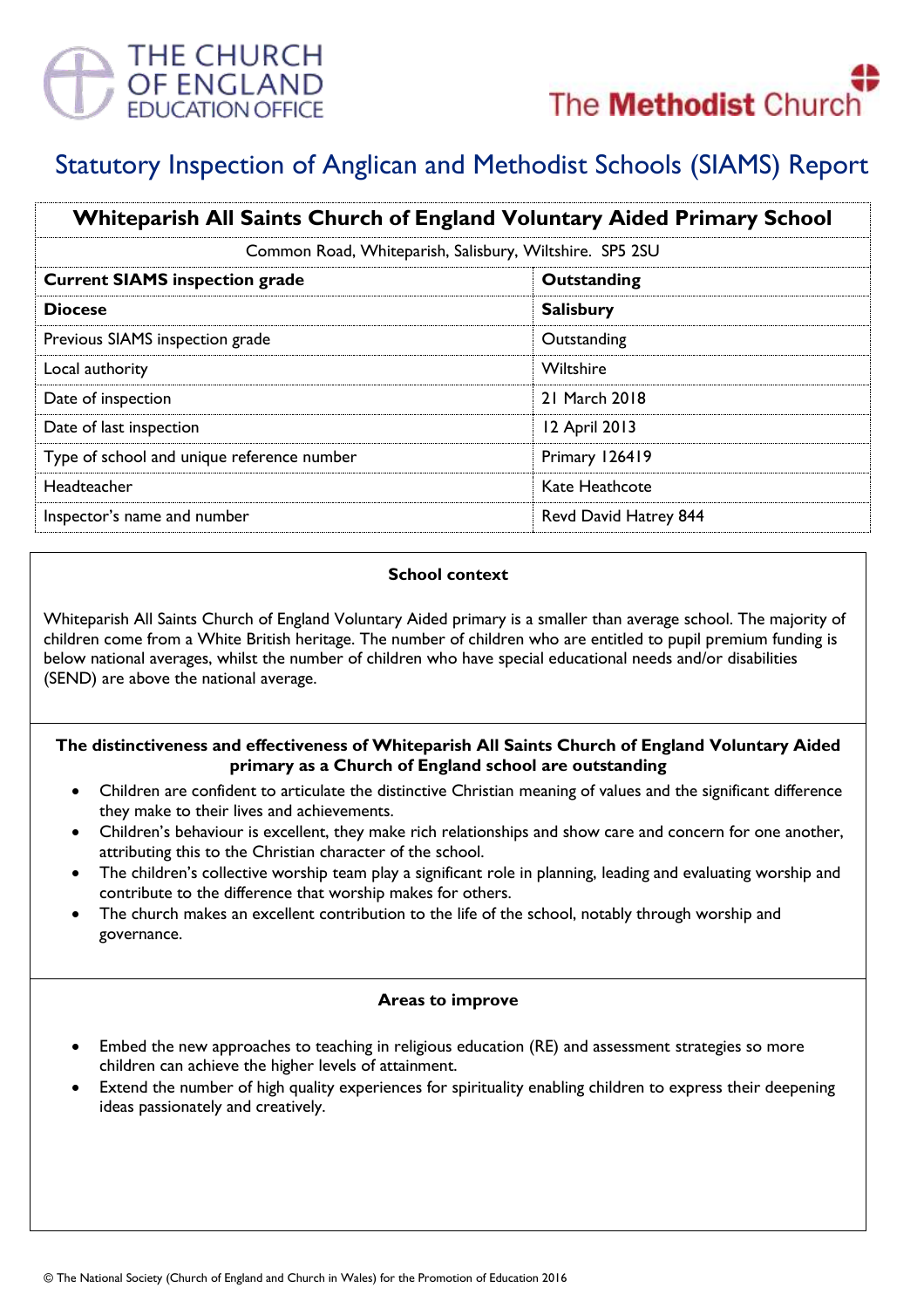#### **The school, through its distinctive Christian character, is outstanding at meeting the needs of all learners**

Christian distinctiveness is outstanding because Christian values permeate all aspects of school life. Teaching and learning provide rich experiences that enable children to understand the significant contribution Christian values make to their lives and attainment. Children are immersed in a community where the language of values pervades all they do. Five Christian values are agreed; respect, friendship, perseverance, creativity and responsibility. However, other values extend children's understanding. Children confidently explain what values look like in daily life and give numerous examples of the difference they make. The golden leaf awards, derived from values, are given to those who show values, which reinforces their importance. Reasons why the award is given is shared so all recognise the difference they make in numerous contexts. Children understand the distinctive Christian meaning of some values linking these to Bible stories. For some values this was not secure. The school recognised this, so dedicated 'values days' have been introduced to address this. Values inspire relationships across the school. Staff live out values, showing care and respect which children seek to emulate. There is a real sense that the community is a family, which begins as they arrive at school through the welcome. It is seen in the care older children share with younger peers who do this instinctively with relationships that extend beyond school. Behaviour is excellent with children consistently linking this to the Christian character of the school. The school is influential in shaping children's attitudes and aspirations to learning. Children talk about how values support their learning, for example, encouraging them to preserve with challenging tasks. Children's self-esteem is built upon by staff who celebrate their achievements. This is reflected in standards. By the time children leave, they frequently achieve beyond national expectations, with a number achieving the higher levels. Although there are few disadvantaged children, a range of individualised provision enables them to make comparable progress to their peers. A broad understanding of spirituality is evident with a number of strong aspects. Children use their cultural passports to record experiences expressing their emotions thoughtfully. Children use reflections in learning to determine what they have learned on their learning journey. Reflection is used to consider behaviour choices using values as a guiding principle. There are some high quality experiences; although at present children do not have opportunities to express their deepening ideas in a variety of ways. One of the targets from the previous inspection was to extend pupils' understanding of the worldwide nature of Anglicanism. Visual displays in the older class demonstrate children have explored Christian celebrations in different countries, but their responses show a limited understanding. The rich links with the local church ensure children are well aware of its role in the community and the care they provide for different people. Studying of world faiths is developed well where children make insightful comparisons between these and their own beliefs. Children show an impressive degree of tolerance and respect for those who hold different views to their own and recognise the importance of these.

## **The impact of collective worship on the school community is outstanding**

Collective worship is outstanding because children take a prominent role in planning, leading and developing worship so that it makes a significant impact. A children's collective worship group is well established and inspired by the work of the vicar. Together they explore Christian values and plan dramas, select songs to support the message and prepare prayers. They have regular opportunities to do this in creative ways. Their questions reinforce ideas, extending understanding and challenge children to consider how they might respond. In addition, house captains adopt a patron saint of the UK, leading a celebration involving others. Leaders' insightful evaluations have led to further initiatives, which have raised the quality and impact. For example, planning by the headteacher and vicar is more detailed. It explores an aspect of the Christian value progressively each week, which deepens children's understanding. These are securely linked to biblical stories, which underpin their meaning. The purchase of additional resources enables staff to take shared responsibility. Family worship led by the vicar has become a significant occasion, to which parents and church members join. A simple Anglican liturgy is well established. Worship is regarded as important in the life of the school, where children come together to share time together and with God. Other improvements have seen the 'Open the Book' team present biblical stories, which are eagerly anticipated. Children welcome opportunities to become more involved and talk about the visual elements, which they enjoy. A Christingle service has been introduced, whilst there are more songs, which younger children share. Prayer is well taught with children introduced to different types of prayer. They talk thoughtfully about teaspoon prayers and what they mean to them. Staff model prayers as they move through the school, enabling children to reflect more on others and respond to local and national events. The prayers of older children show a growing degree of maturity, with a number of children appreciating the contribution they make to their lives. Children find reflection spaces valuable, offering times of calm. Children have a detailed knowledge of Jesus and can recount a number of stories. Knowledge of the nature of the Trinity is less well developed. The main Christian festivals are celebrated and children describe these in some detail. The monitoring and evaluation of worship is a particular strength. It is regularly undertaken and involves all members of the school family. Staff monitor, whilst younger